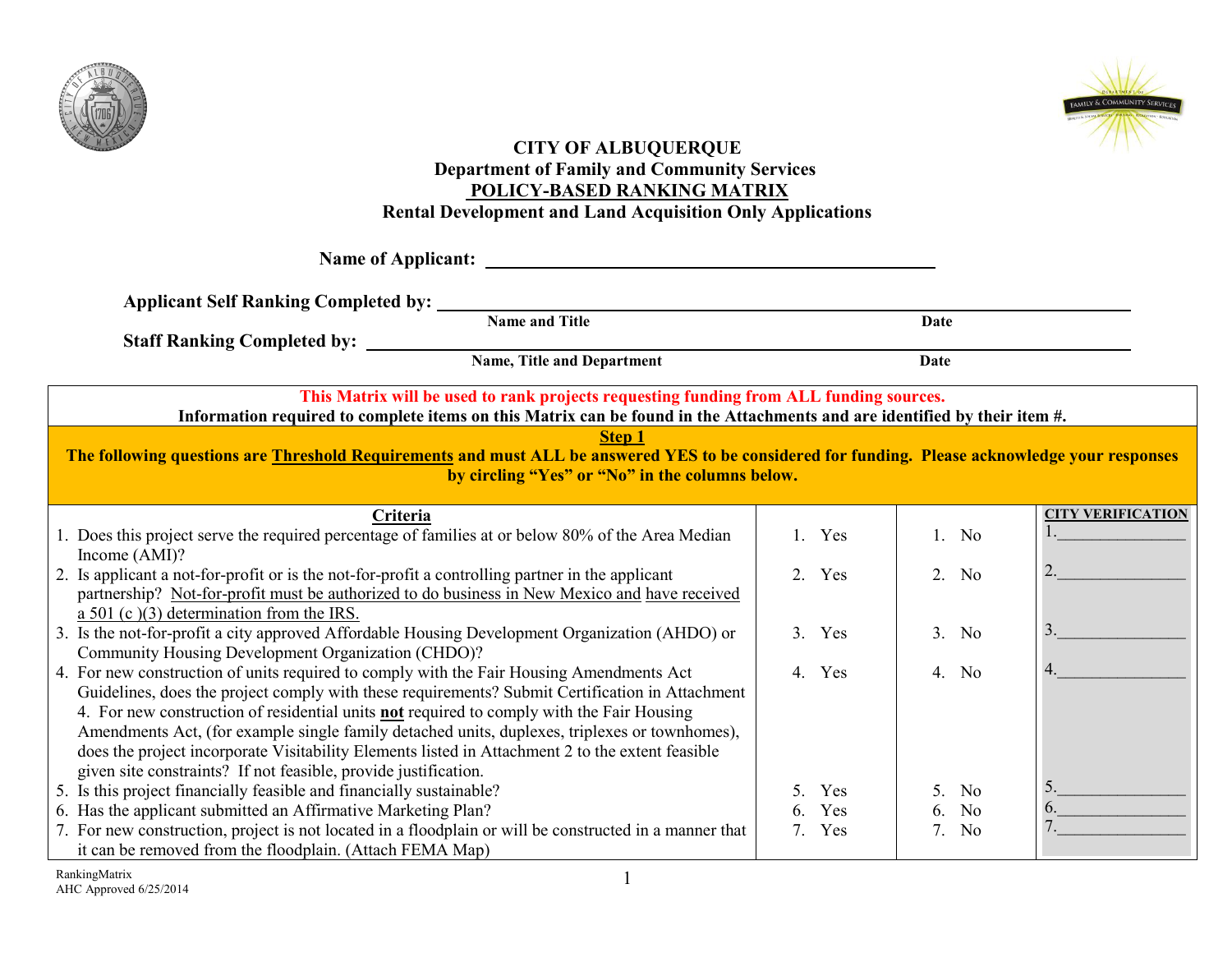



| 8. Evidence of Neighborhood outreach by providing the following documentation:                                                                                   | 8.                    | 8.                    | 8.                        |
|------------------------------------------------------------------------------------------------------------------------------------------------------------------|-----------------------|-----------------------|---------------------------|
| a. Map of Neighborhood Associations from the City's Office of Neighborhood Coordination                                                                          | Yes<br>a.             | a. No                 | a.                        |
| and their proximity to the potential Project.                                                                                                                    |                       |                       |                           |
| b. Notification in the form of e-mails and/or letters to neighborhood association(s) or area                                                                     | Yes<br>$\mathbf{b}$ . | b. No                 | $\mathbf{b}$ .            |
| residents within 1 mile of the project.                                                                                                                          |                       |                       |                           |
| Fliers disseminated in immediate neighborhood about the project (attach the flyer and list of<br>$\mathbf{c}$ .                                                  | Yes<br>$c_{\cdot}$    | c. No                 |                           |
| addresses).<br>d. Agendas, meeting minutes, and sign-in sheets from Community Meeting(s) with area                                                               | $d_{\cdot}$<br>Yes    | d. No                 |                           |
| residents. Sign-in sheets should identify neighborhood represented, and physical address,                                                                        |                       |                       |                           |
| and signed surveys about the Project.)                                                                                                                           |                       |                       |                           |
|                                                                                                                                                                  |                       |                       |                           |
|                                                                                                                                                                  |                       |                       | <b>CITY DETERMINATION</b> |
| Does the proposed Project meet ALL Threshold Requirements in #s 1-8 above?                                                                                       | $YES -$               | $NO -$                |                           |
|                                                                                                                                                                  | Go to Step 2          | <b>Application is</b> |                           |
|                                                                                                                                                                  |                       | <b>Invalid</b>        |                           |
| Step 2                                                                                                                                                           |                       |                       |                           |
|                                                                                                                                                                  |                       |                       |                           |
|                                                                                                                                                                  |                       |                       |                           |
| Please acknowledge your responses by circling "Yes" or "No" in the columns below.                                                                                |                       |                       |                           |
|                                                                                                                                                                  |                       |                       | <b>CITY VERIFICATION</b>  |
| <b>Required Criteria</b>                                                                                                                                         |                       |                       |                           |
|                                                                                                                                                                  |                       |                       |                           |
| 1. Does the project incorporate permanent affordability mechanisms?                                                                                              | Yes<br>$1_{-}$        | $1.$ No               |                           |
| 2. Does the project leverage City Funds 4:1? (calculation: TDC/City Funds:1)                                                                                     | Yes<br>2.             | 2. No                 | 2.                        |
|                                                                                                                                                                  |                       |                       |                           |
| 3. If #2 is answered "No", please justify how your project qualifies for an exception.                                                                           | $\mathcal{E}$<br>Yes  | 3. No                 | 3.                        |
|                                                                                                                                                                  |                       |                       |                           |
| 4. Are at least 30% of the units serving households at or below 80% of the area median income?                                                                   | Yes<br>4.             | 4. No                 | 4.                        |
|                                                                                                                                                                  | 5.                    |                       | 5.                        |
| 5. Are 20% or less of the City Funds being used to fund development soft costs?<br>(see Attachment 8 for definition of "project related development soft costs") | Yes                   | 5. No                 |                           |
| 6. Does this project incorporate elements of Universal Design? If so, provide narrative.                                                                         | Yes<br>6.             | 6. No                 | 6.                        |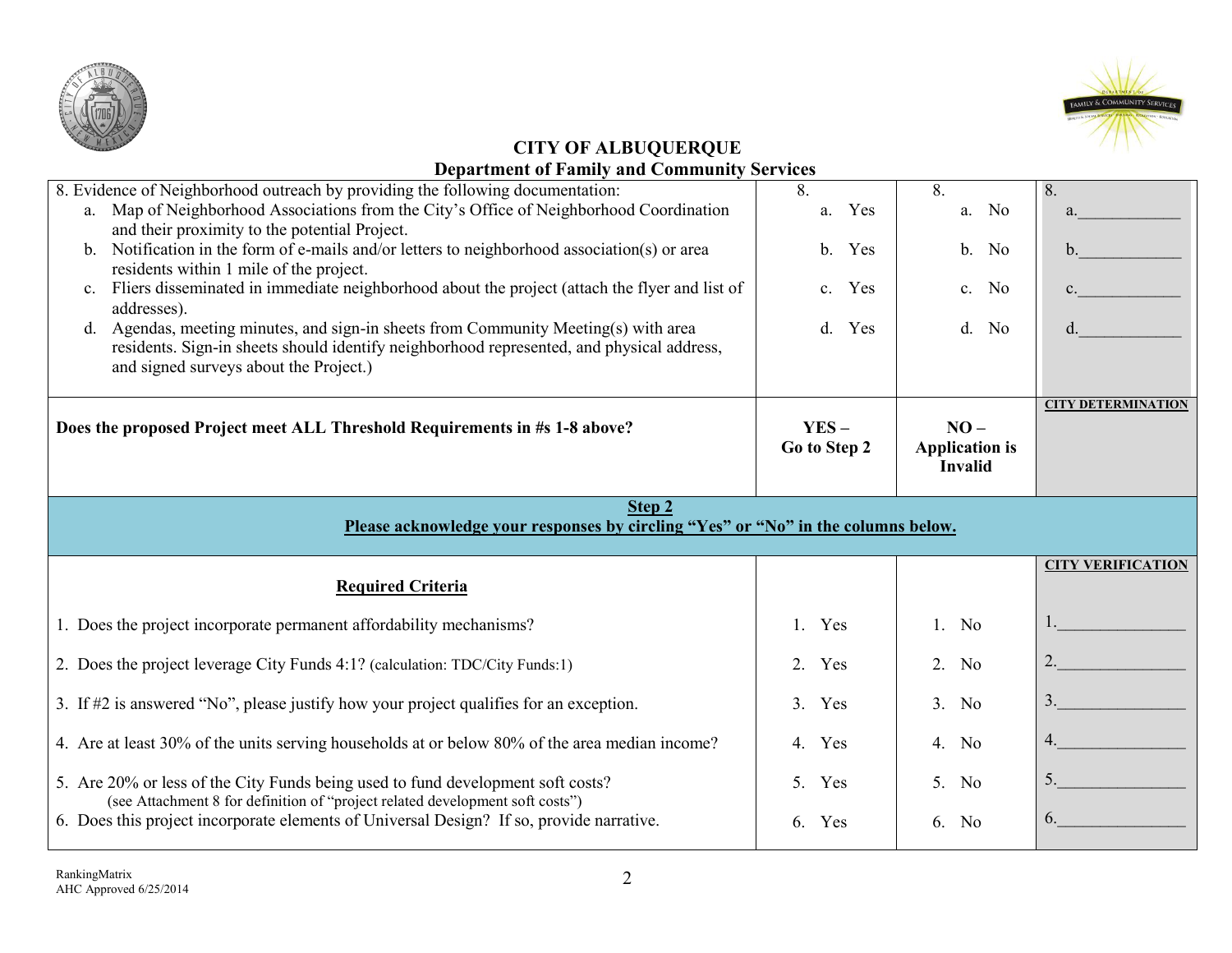



| Step 3<br>The following criteria are competitive criteria that are weighted based upon policies intended to create outcomes as identified in the Workforce Housing |                                                                                                                                                        |                     |                 |                    |                    |
|--------------------------------------------------------------------------------------------------------------------------------------------------------------------|--------------------------------------------------------------------------------------------------------------------------------------------------------|---------------------|-----------------|--------------------|--------------------|
|                                                                                                                                                                    | Opportunity Act and Consolidated Plan. Some criteria assign one set of points while other criteria assign a range of points.                           |                     |                 |                    |                    |
| <b>Program Elements</b>                                                                                                                                            | Criteria                                                                                                                                               | <b>Point System</b> |                 |                    |                    |
|                                                                                                                                                                    |                                                                                                                                                        |                     |                 | <b>Total Score</b> | <b>Total Score</b> |
|                                                                                                                                                                    | <b>Minimum Number of Points required to compete:</b>                                                                                                   |                     | <b>Total</b>    | By                 | By                 |
|                                                                                                                                                                    | For Rental Development Projects $=$                                                                                                                    | 147                 | <b>Possible</b> | Applicant          | <b>City Staff</b>  |
|                                                                                                                                                                    | For Land Acquisition Only Projects $=$                                                                                                                 | $63*$               | 210<br>90       |                    |                    |
|                                                                                                                                                                    | *When applicants apply for funds for future development projects, they will be required to meet the minimum points required for that development type. |                     |                 |                    |                    |
| 1. Neighborhood                                                                                                                                                    | 1. Project will serve to stabilize neighborhood by upgrading the                                                                                       |                     |                 |                    |                    |
| <b>Conditions</b>                                                                                                                                                  | existing housing inventory and/or preserving a mixed-income                                                                                            | If Stable $= 5$     |                 |                    |                    |
|                                                                                                                                                                    | community.                                                                                                                                             |                     |                 |                    |                    |
| See Attachments 3,                                                                                                                                                 | <b>Standard for Review:</b> Determine whether the neighborhood is                                                                                      | If prone to         |                 |                    |                    |
| 3a and 3b                                                                                                                                                          | identified as stable or prone to disinvestment or gentrification on                                                                                    | Disinvestment       | 20              |                    |                    |
|                                                                                                                                                                    | the City of Albuquerque Neighborhood Status Maps                                                                                                       | <b>Or</b>           |                 | a.                 | a.                 |
|                                                                                                                                                                    | a. Prone to gentrification (Attachments $3 \& 3b$ ) = 5 points                                                                                         | Gentrification=     |                 |                    |                    |
|                                                                                                                                                                    | b. Prone to disinvestment (Attachments 3a & 3b) = 5 points                                                                                             | $0 - 20$            |                 | b <sub>1</sub>     | b.                 |
|                                                                                                                                                                    | c. Describe how development strategy will mitigate                                                                                                     |                     |                 |                    |                    |
|                                                                                                                                                                    | disinvestment risk (refer to ConPlan) = $5$ points                                                                                                     |                     |                 | $\mathbf{c}$ .     | c.                 |
|                                                                                                                                                                    | d. Describe how development strategy will mitigate                                                                                                     |                     |                 |                    |                    |
|                                                                                                                                                                    | gentrification risk (refer to $ConPlan$ ) = 5 points                                                                                                   |                     |                 | d.                 | d.                 |
| 2. Target Area                                                                                                                                                     | 2. Target Area Per Consolidated Plan                                                                                                                   | $0 - 20$            | 20              |                    |                    |
|                                                                                                                                                                    | a. Identify the target area $= 15$ points                                                                                                              |                     |                 | a.                 | a.                 |
|                                                                                                                                                                    | b. Describe how project will create/improve new housing<br>opportunities within the target area $=$ 5 points                                           |                     |                 | b.                 | b.                 |
| 3. Target Population                                                                                                                                               | 3. Target Population Per Consolidated Plan:                                                                                                            |                     |                 |                    |                    |
|                                                                                                                                                                    | Provide sufficient HUD Affirmative Marketing Plan, including a                                                                                         |                     |                 |                    |                    |
|                                                                                                                                                                    | narrative explaining how the Project will incorporate Target                                                                                           | $0 - 10$            | 10              |                    |                    |
|                                                                                                                                                                    | Populations and designated supportive services to the needs of                                                                                         |                     |                 |                    |                    |
|                                                                                                                                                                    | those populations.                                                                                                                                     |                     |                 |                    |                    |
| 4. Design and                                                                                                                                                      | 3. Applicant can demonstrate that the project incorporates the                                                                                         |                     |                 |                    |                    |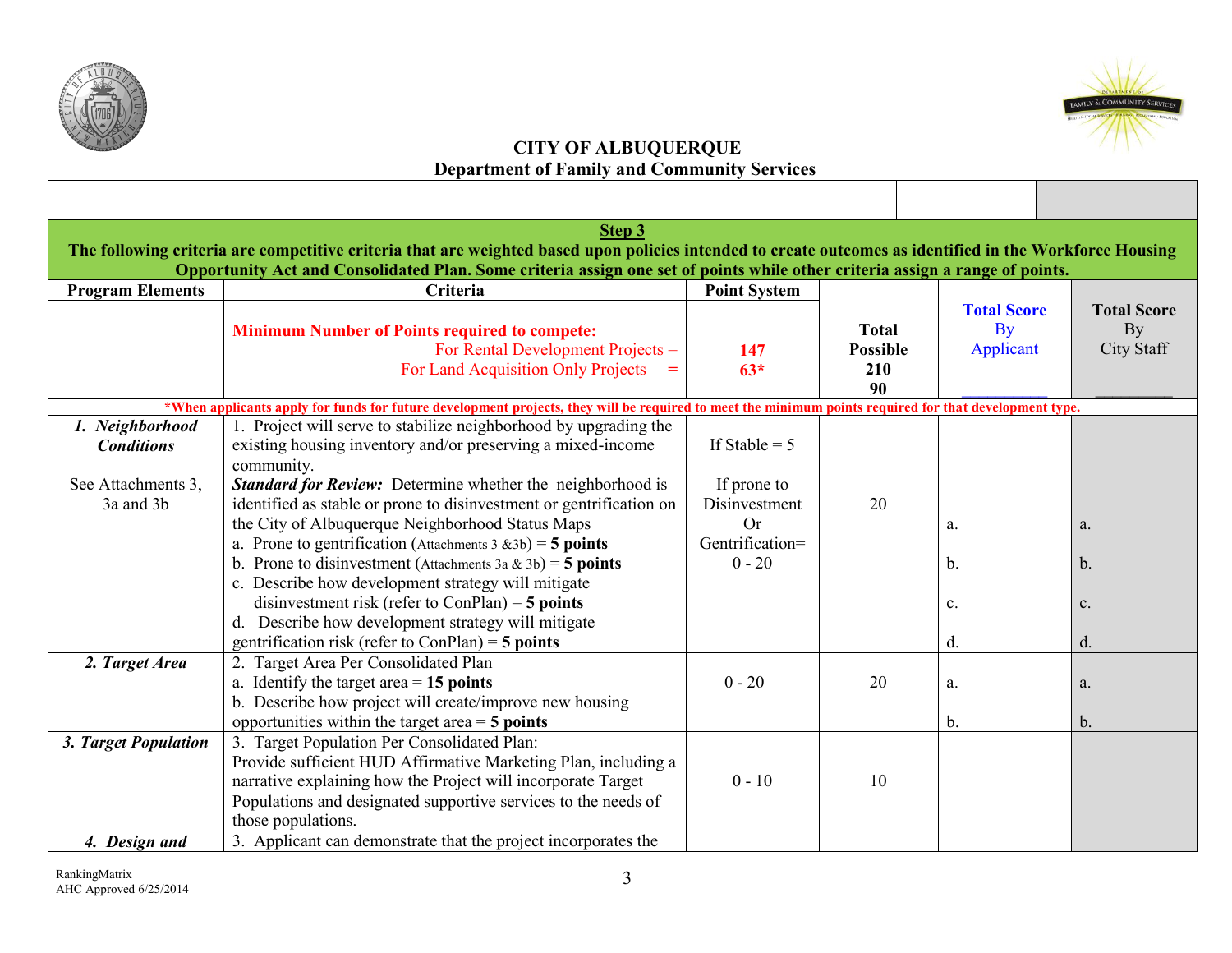



| <b>Location</b>     | policy based design and location criteria.                            |          |    |                |                |
|---------------------|-----------------------------------------------------------------------|----------|----|----------------|----------------|
|                     | <b>Standard for Review:</b> Submit building Plan Elevations, pictures |          |    |                |                |
| See Attachment 8    | of the surrounding neighborhood, and a narrative describing           |          |    |                |                |
|                     | how the project will fit into the context of the neighborhood,        | $0 - 10$ | 10 |                |                |
|                     | why the design is appropriate for that specific community and/or      |          |    |                |                |
|                     | how the community involvement in the design process will              |          |    |                |                |
|                     | assist in evaluation of building design.                              |          |    |                |                |
|                     | a. connects with built environment and is sensitive to                |          |    | a.             | a.             |
|                     | neighborhood – to rate see Attachment 8, Design Review                |          |    |                |                |
|                     | Considerations, A. Site plan considerations $= 3$ points              |          |    | $\mathbf{b}$ . | b.             |
|                     | b. built to scale – to rate see Attachment 8, Design Review           |          |    |                |                |
|                     | Considerations, B and $C = 2$ points                                  |          |    | c.             | c.             |
|                     | c. contributes to the development of the neighborhood and is          |          |    |                |                |
|                     | consistent with Sector Plan design guidelines, if available $=$       |          |    | d.             | d.             |
|                     | 2 points                                                              |          |    |                |                |
|                     | d. provide renderings of proposed buildings within the current        |          |    |                |                |
|                     | environment = $3$ points                                              |          |    |                |                |
| 5. Energy Efficient | 4. Project exceeds the Energy Conservation Code utilized by           |          |    |                |                |
| <b>Construction</b> | the City. To access the Energy Conservation Code go to                |          |    |                |                |
|                     | www.cabq.gov/planning/bldgsafety                                      |          |    |                |                |
|                     | <b>Standard for Review:</b>                                           |          |    |                |                |
|                     | a. Provide documentation that the project anticipates meeting         | $0 - 15$ | 15 |                |                |
| See Attachment 9    | LEED-H Silver or BGNM Gold, AND will have a HERS Index                |          |    | a.             | a.             |
|                     | of 60 or lower = $15$ points                                          |          |    |                |                |
|                     | b. Provide a detailed explanation of other Green Building             |          |    | $\mathbf{b}$ . | $\mathbf{b}$ . |
|                     | Elements incorporated into the Project:                               |          |    |                |                |
|                     | (1) the project wins 50 of the points available under                 |          |    | (1)            | (1)            |
|                     | Section 2.2 of the NAHB Model Green Home Building                     |          |    |                |                |
|                     | Guidelines Checklist titled "Enhance durability and reduce            |          |    |                |                |
|                     | maintenance" = $3$ points                                             |          |    |                |                |
|                     | (2) the project meets 50% of points available under Section           |          |    |                |                |
|                     | 3.3.5 of the NAHB Model Green Home Building Guidelines                |          |    | (2)            | (2)            |
|                     | Checklist "Renewable energy/solar heating and cooling" and            |          |    |                |                |
|                     | has a HERS Index of 70 or lower = $3$ points                          |          |    |                |                |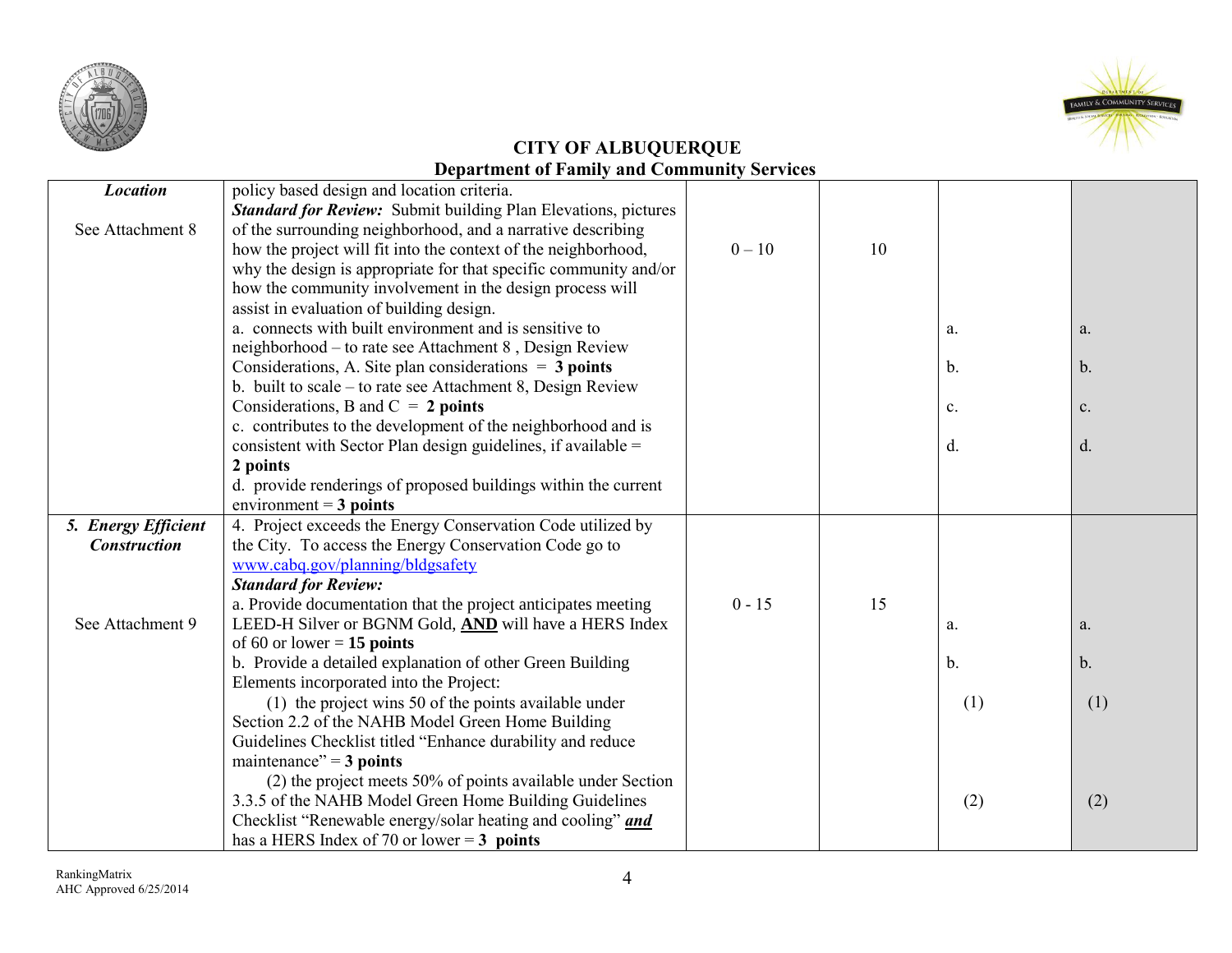



|                            | (3) the project wins 45 points under Section 4 "Water"              |          |    |     |               |
|----------------------------|---------------------------------------------------------------------|----------|----|-----|---------------|
|                            | Efficiency" NAHB Model Green Home Building Guidelines               |          |    | (3) | (3)           |
|                            | Checklist = $2$ points                                              |          |    |     |               |
|                            | (4) has a HERS Index of 60 or lower = $3$ points                    |          |    |     |               |
|                            | (5) has HERS Index between 61 and $70 = 2$ points                   |          |    | (4) | (4)           |
|                            | All of the above must be supported by the preliminary plans and     |          |    |     |               |
|                            | outline specifications, plus any additional documentation as may    |          |    | (5) | (5)           |
|                            | be required, including but not limited to the name of the LEED      |          |    |     |               |
|                            | Accredited Professional or a LEED-H provider on the                 |          |    |     |               |
|                            | Development Team, if applicable.                                    |          |    |     |               |
| <b>6. Crime Prevention</b> | 6. Project incorporates Crime Prevention Through                    |          |    |     |               |
| through                    | Environmental Design (CPTED) Elements                               | $0 - 10$ | 10 |     |               |
| Environmental              | <b>Standard for Review:</b>                                         |          |    |     |               |
| <b>Design</b>              | a. Staff Certificate(s) from attending the Crime-Free Multi-        |          |    | a.  | a.            |
| (CPTED)                    | Housing Training and their involvement with the Project $=$         |          |    |     |               |
|                            | 5 points                                                            |          |    |     |               |
|                            | b. Provide a paragraph demonstrating how you will design,           |          |    | b.  | $\mathbf b$ . |
|                            | build, manage and operate your development using CPTED              |          |    |     |               |
|                            | principles $=$ 5 points                                             |          |    |     |               |
| 7. Metropolitan            | 7. ** Project is located within a designated Metropolitan           |          |    |     |               |
| <b>Redevelopment Area</b>  | Redevelopment Area (MRA) and/or Centers or Corridor                 |          |    |     |               |
| (MRA)                      | <b>Standard for Review:</b> Provide map showing project location    | $0 - 15$ | 15 |     |               |
| See Attachment 5 to        | and a narrative describing how your project conforms to adopted     |          |    |     |               |
| document items 7a and      | Plans. Only a total of 15 points can be obtained for category.      |          |    |     |               |
| 7 <sub>b</sub>             | a. Located in an $MRA = 15$ points                                  |          |    | a.  | a.            |
| See Attachment 5a          | b. Located within a Center or Corridor $= 15$ points                |          |    | b.  | $\mathbf b$ . |
| to document item 7c        | c. Located in a Qualified Census Tract $= 10$ points                |          |    | c.  | c.            |
| 8. Infill Area             | 8. Project is located in an Infill Area as defined within the 1960  |          |    |     |               |
| See Attachment 5           | Municipal Limits                                                    | 0 or 10  | 10 |     |               |
|                            | <b>Standard for Review:</b> Identify project location on map        |          |    |     |               |
| 9. Brownfield and          | 9. Project is located on a Brownfield and will be cleaned up        |          |    |     |               |
| <b>Greyfield</b>           | and/or Greyfield site                                               |          |    |     |               |
|                            | <b>Standard for Review:</b> Documentation of Brownfield             |          |    |     |               |
| See Attachment 8           | contamination and a letter of intent to apply to the City for funds | $0 - 10$ | 10 |     |               |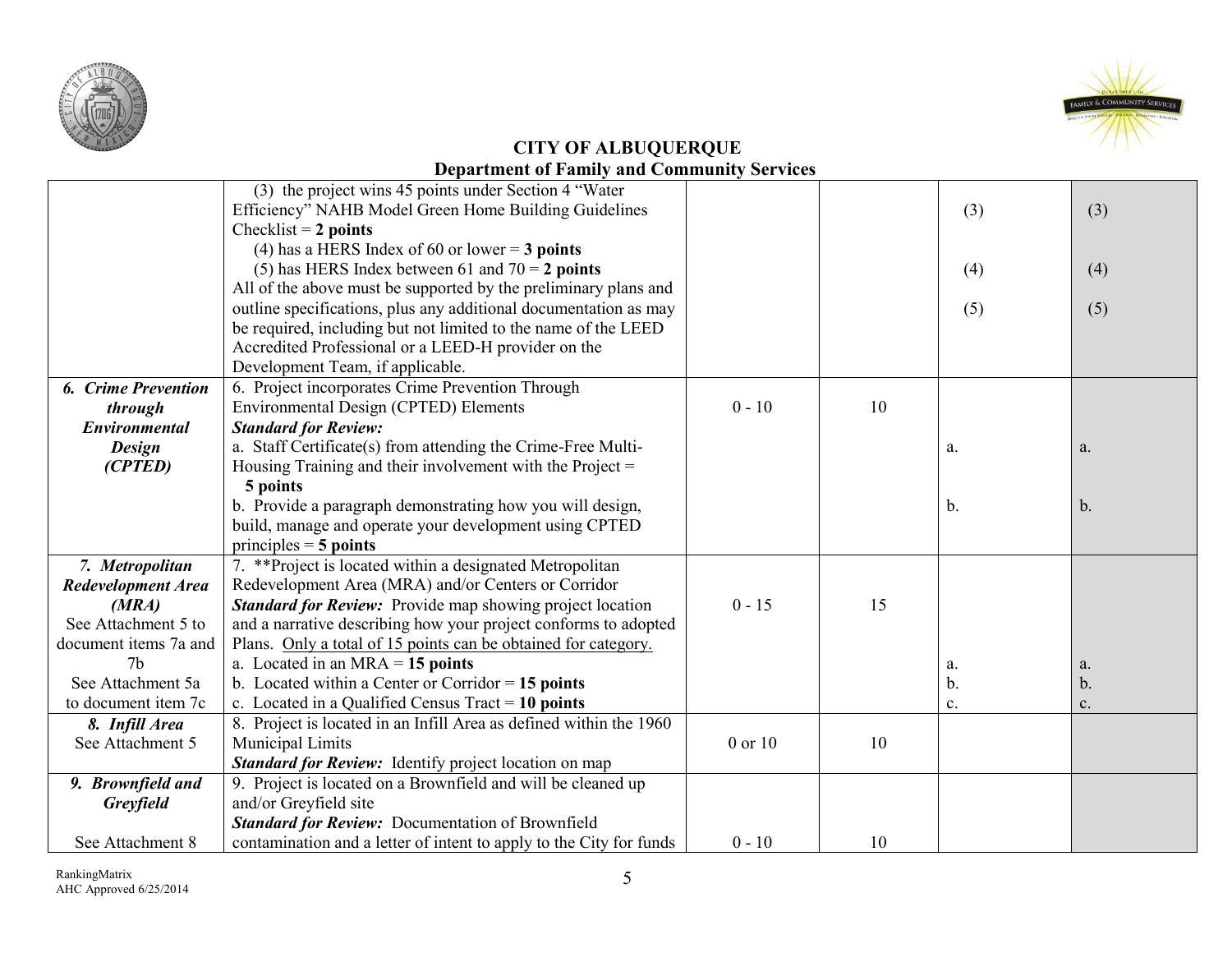



|                               | for abatement. Documentation that it is a Greyfield site.                   |          |    |    |                |
|-------------------------------|-----------------------------------------------------------------------------|----------|----|----|----------------|
|                               | a. located in a Brownfield and applying for funds for abatement             |          |    | a. | a.             |
|                               | $=$ 5 points                                                                |          |    |    |                |
|                               | b. located in a Greyfield $=$ 5 points                                      |          |    | b. | $\mathbf{b}$ . |
| 10. Link to Growth            | 10. Project supports the City's Planned Growth Strategy                     |          |    |    |                |
| <b>Management Plan</b>        | <b>Standard for Review:</b> Submit project site plans and provide           |          |    |    |                |
|                               | data to document the job and housing balance as follows:                    | $0 - 15$ | 15 |    |                |
| See Attachment 6              | a. is located near existing neighborhood shops, services and                |          |    |    |                |
|                               | facilities so that the project boundary is within $\frac{1}{4}$ mile walk   |          |    |    |                |
| See Attachment 7              | distance of at least four, or within $\frac{1}{2}$ mile walk distance of at |          |    |    |                |
|                               | least 6, of the "List of Diverse Uses" defined in Attachment $6 =$          |          |    |    |                |
|                               | 3 points                                                                    |          |    |    |                |
|                               | b. is located in a Census Tract (see Attachment 7) with an area             |          |    | a. | a.             |
|                               | where there are:                                                            |          |    |    |                |
|                               | • 2-4 jobs per house $= 1$ point                                            |          |    | b. | $\mathbf{b}$ . |
|                               | • 4-6 jobs per house $= 2$ points                                           |          |    |    |                |
|                               | • 6 or more jobs per house $=$ 3 points                                     |          |    | c. | c.             |
|                               | Note: If a Census Tract qualifies under more than one category,             |          |    |    |                |
|                               | the highest number of points may be taken                                   |          |    | d. | $d$ .          |
|                               | c. is part of a mixed-use development $=$ 3 points                          |          |    |    |                |
|                               | d. encourages walkability, pedestrian activity and use of                   |          |    | e. | e.             |
|                               | existing public park and recreation facilities, provide common              |          |    |    |                |
|                               | areas for community gatherings $=$ 3 points                                 |          |    |    |                |
|                               | e. contributes to the scattering of Workforce Housing                       |          |    |    |                |
|                               | throughout the City = $3$ points                                            |          |    |    |                |
| 11. Project Mix               | 11. ** At least 30% of the units benefit families at or below 30%           |          |    |    |                |
| <b>Incorporates Units for</b> | AMI                                                                         |          |    |    |                |
| <b>Extremely Low</b>          | <b>Standard for Review:</b> Submit unit distribution matrix showing         |          |    |    |                |
| <b>Income Families</b>        | financing and operational gaps per unit                                     |          |    |    |                |
|                               | a. project provides at least 30% of the units for families at or            |          |    |    |                |
|                               | below 30% AMI: Yes = 20 points; No = 0 points                               | 0 or 20  | 20 |    |                |
| 12. Project Mix               | 12. ** At least 50% of the units benefit families at or below 50%           |          |    |    |                |
| <b>Incorporates Units for</b> | AMI                                                                         |          |    |    |                |
| <b>Very Low Income</b>        | <b>Standard for Review:</b> Submit unit distribution matrix showing         |          |    |    |                |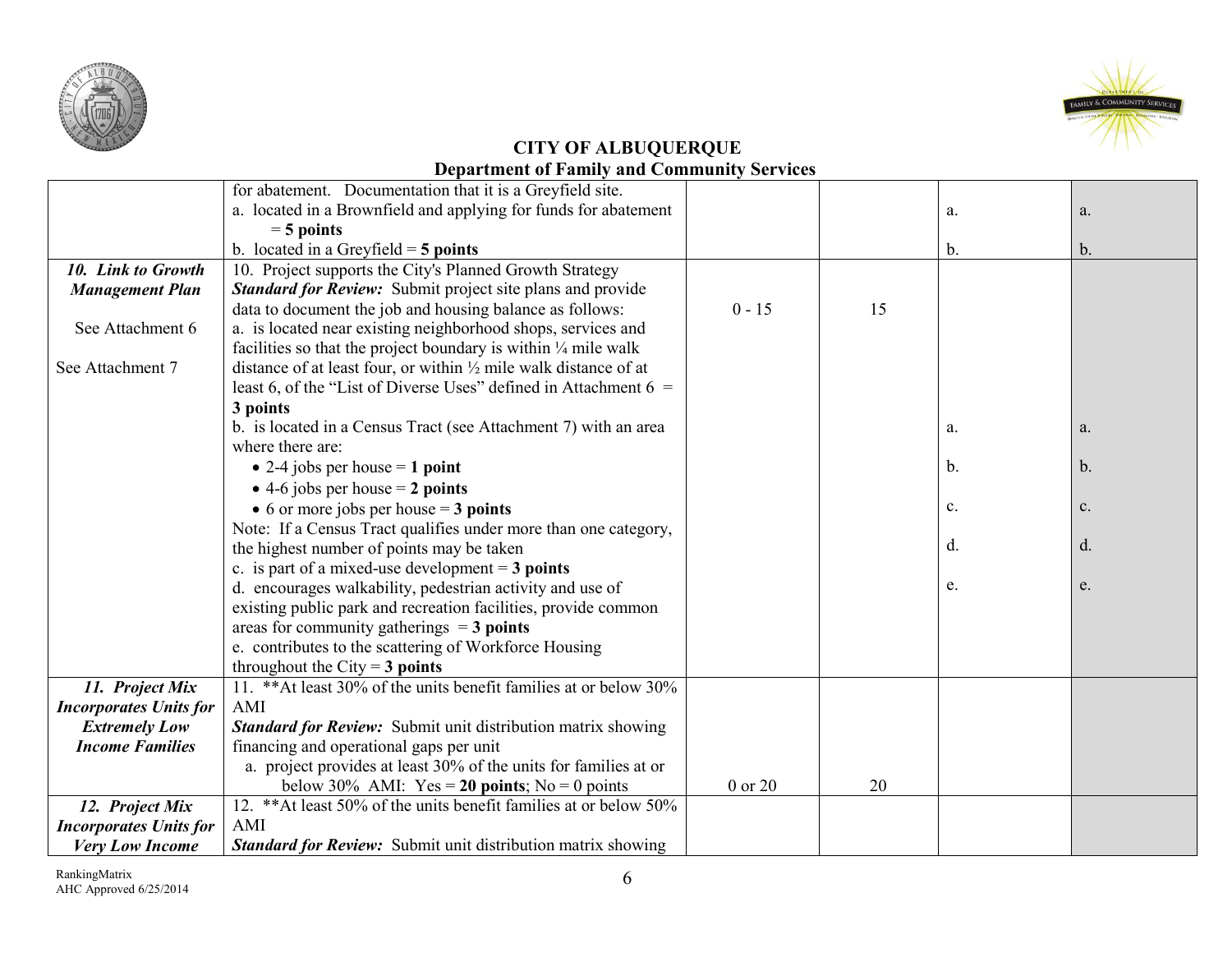



| <b>Families</b>              | financing gap per unit                                              |            |    |  |
|------------------------------|---------------------------------------------------------------------|------------|----|--|
|                              | a. project provides at least 50% of the units for families at or    | 0 or 10    | 10 |  |
|                              | below 50% of AMI: If yes = 10 points; if no = 0 points              |            |    |  |
| 13. Project Mix              | 13. At least 15% of the total units are market rate.                |            |    |  |
| <b>Incorporates Market</b>   | <b>Standard for Review:</b> Submit unit distribution matrix showing | $0$ or $5$ | 5  |  |
| <b>Rate Units</b>            | financing gap per unit                                              |            |    |  |
|                              | a. 15% of the units are market rate: If yes = $5$ points; if no = 0 |            |    |  |
|                              | points                                                              |            |    |  |
| 14. Project Replaces         | 14. Project rehabilitates, or if appropriate, replaces housing      |            |    |  |
| <b>Affordable Units Lost</b> | taken off the market as a result of City Action Standard for        | $0 - 10$   | 10 |  |
|                              | Review:                                                             |            |    |  |
|                              | a. Provide a paragraph describing how the units created will        |            |    |  |
|                              | replace units that were lost at a specific location or              |            |    |  |
|                              | location/s.                                                         |            |    |  |
| <b>15. Local Contractors</b> | 15. Project uses local construction contractors, architects or      |            |    |  |
|                              | designers, engineers who maintain their principal office and        | $0 - 5$    | 5  |  |
|                              | place of business in the Greater Albuquerque Metropolitan Area      |            |    |  |
|                              | <b>Standard for Review:</b>                                         |            |    |  |
|                              | Formal letter from authorized company designee that this is their   |            |    |  |
|                              | principal office $= 1$ point per contractor                         |            |    |  |
| 16. Partnerships             | 16. Developer can demonstrate a Partnership with other not-for-     |            |    |  |
|                              | profits, for-profits, or service providers in project development   | $0 - 10$   | 10 |  |
|                              | or specific service delivery related to scope of the Project.       |            |    |  |
|                              | <b>Standard for Review:</b>                                         |            |    |  |
|                              | Partnership Agreement or an $MOU = 10$ points (5 points per         |            |    |  |
|                              | MoU                                                                 |            |    |  |
| 17. Leverage                 | 17. Developer can demonstrate that leverage will come from          |            |    |  |
| <b>From Other Sources</b>    | other than city funds or federal and state funds flowing through    |            |    |  |
| Than City, Federal           | the city*** per Schedules A-1, Sources of Funds as follows: a)      | $0 - 10$   | 10 |  |
| and State                    | Use only permanent financing; b) total ALL city funds and           |            |    |  |
|                              | federal and state funds flowing through the city; c) total all      |            |    |  |
|                              | remaining funds, d) subtract answer in "b" from answer in "c";      |            |    |  |
|                              | e) divide answer in "d" by answer in "b".                           |            |    |  |
|                              | <b>Standard for Review:</b>                                         |            |    |  |